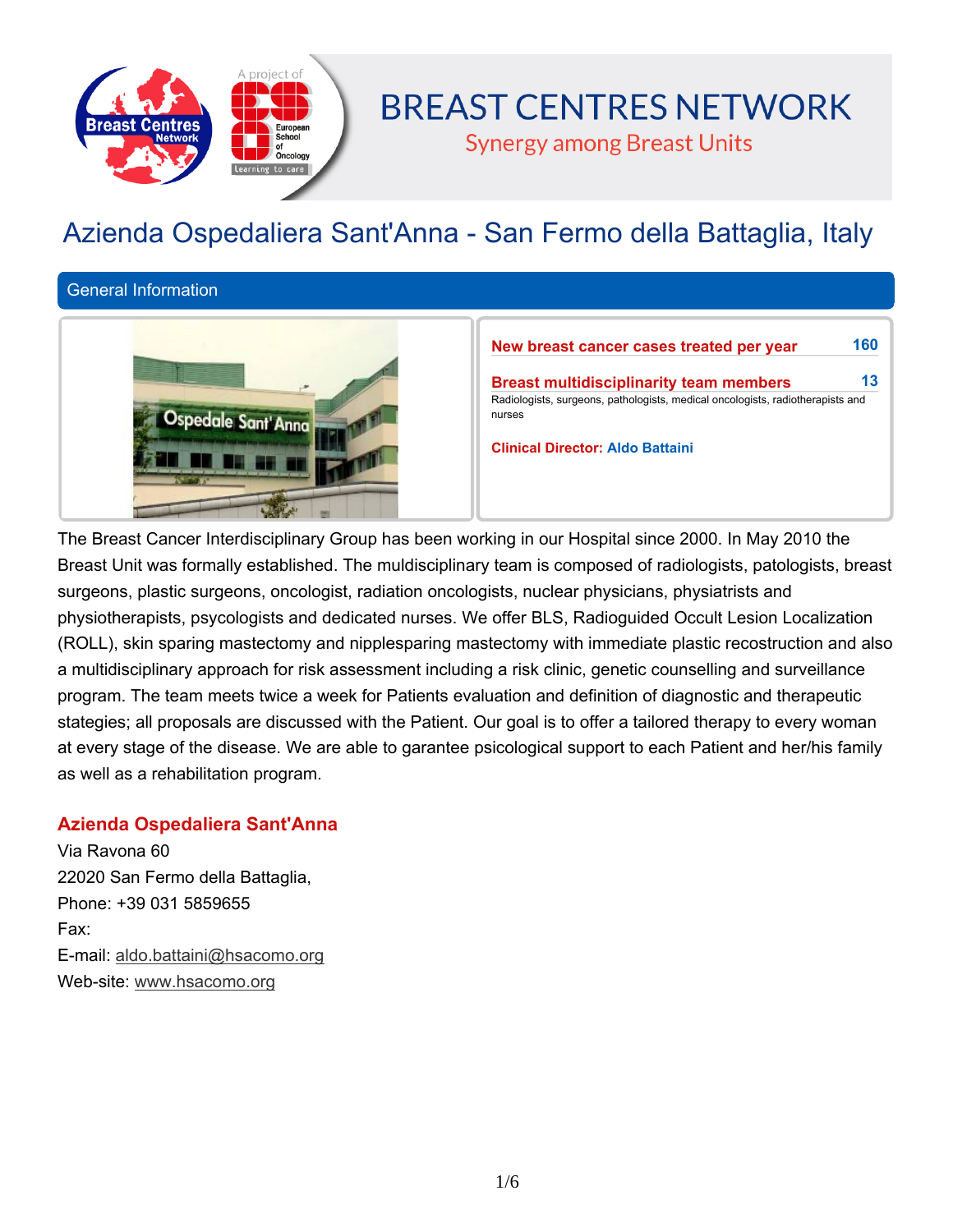Azienda Ospedaliera Sant'Anna

## **Available services**

| Radiology<br>Breast Surgery<br>Reconstructive/Plastic Surgery<br>Pathology<br>Medical Oncology<br>Radiotherapy                                                                                                                        | Nuclear Medicine<br>Rehabilitation<br>Genetic Counselling<br>Data Management<br>Psycho-oncology<br>Breast Nurses                                                                                                                                                                                                                                                                                                                                                   | Social Workers<br>Nutritional Counselling<br>Survivorship Groups<br>Sexual Health Counselling<br>Supportive and Palliative Care<br>Integrative Medicine                                                                                                                                                                                               |
|---------------------------------------------------------------------------------------------------------------------------------------------------------------------------------------------------------------------------------------|--------------------------------------------------------------------------------------------------------------------------------------------------------------------------------------------------------------------------------------------------------------------------------------------------------------------------------------------------------------------------------------------------------------------------------------------------------------------|-------------------------------------------------------------------------------------------------------------------------------------------------------------------------------------------------------------------------------------------------------------------------------------------------------------------------------------------------------|
| Radiology                                                                                                                                                                                                                             |                                                                                                                                                                                                                                                                                                                                                                                                                                                                    |                                                                                                                                                                                                                                                                                                                                                       |
| Dedicated Radiologists<br>Mammograms per year<br>18000<br>Rreast<br>radiographers<br>Screening program<br>Verification for<br>non-palpable breast lesions<br>on specimen<br>Axillary US/US-guided<br><b>FNAB</b><br>Clinical Research | $\overline{\mathbf{A}}$<br><b>Available imaging equipment</b><br>Mammography<br>Ultrasound<br>Magnetic Resonance Imaging (MRI)<br>Available work-up imaging<br>equipment<br>Computer Tomography<br>Ultrasound<br>Magnetic Resonance Imaging (MRI)<br>PET/CT scan<br><b>Primary technique for localizing</b><br>non-palpable lesions<br>$\Box$ Hook-wire (or needle localization)<br>Charcoal marking/tattooing<br>ROLL: radio-guided occult lesion<br>localization | <b>Available breast tissue sampling</b><br>equipment<br>Stereotactic Biopsy (Mammography<br>quided)<br>Core Biopsy (Tru-cut)<br>Vacuum assisted biopsy<br>Ultrasound-guided biopsy<br>Fine-needle aspiration biopsy<br>(FNAB, cytology)<br>Core Biopsy<br>Vacuum assisted biopsy<br>$\Box$ MRI-guided biopsy<br>Core Biopsy<br>Vacuum assisted biopsy |

## **Breast Surgery**

 $\overline{\phantom{a}}$ 

| $\blacksquare$ New operated cases per year (benign and malignant) 220 |                |
|-----------------------------------------------------------------------|----------------|
| Dedicated Breast Surgeons                                             | 2              |
| Surgeons with more than 50 surgeries per year                         | $\mathfrak{p}$ |
| Breast Surgery beds                                                   | 7              |
| Breast Nurse specialists                                              | $\mathcal{P}$  |
| Outpatient surgery                                                    |                |
| Intra-operative evaluation of sentinel node                           |                |
| Reconstruction performed by Breast Surgeons                           |                |
| Clinical Research                                                     |                |

### **Primary technique for staging the axilla**

- **Axillary lymph node dissection**
- **Sentinel lymph node biopsy:**
- **Blue dye technique**
- **Radio-tracer technique**
- **Blue dye + Radio-tracer**
- **Axillary sampling**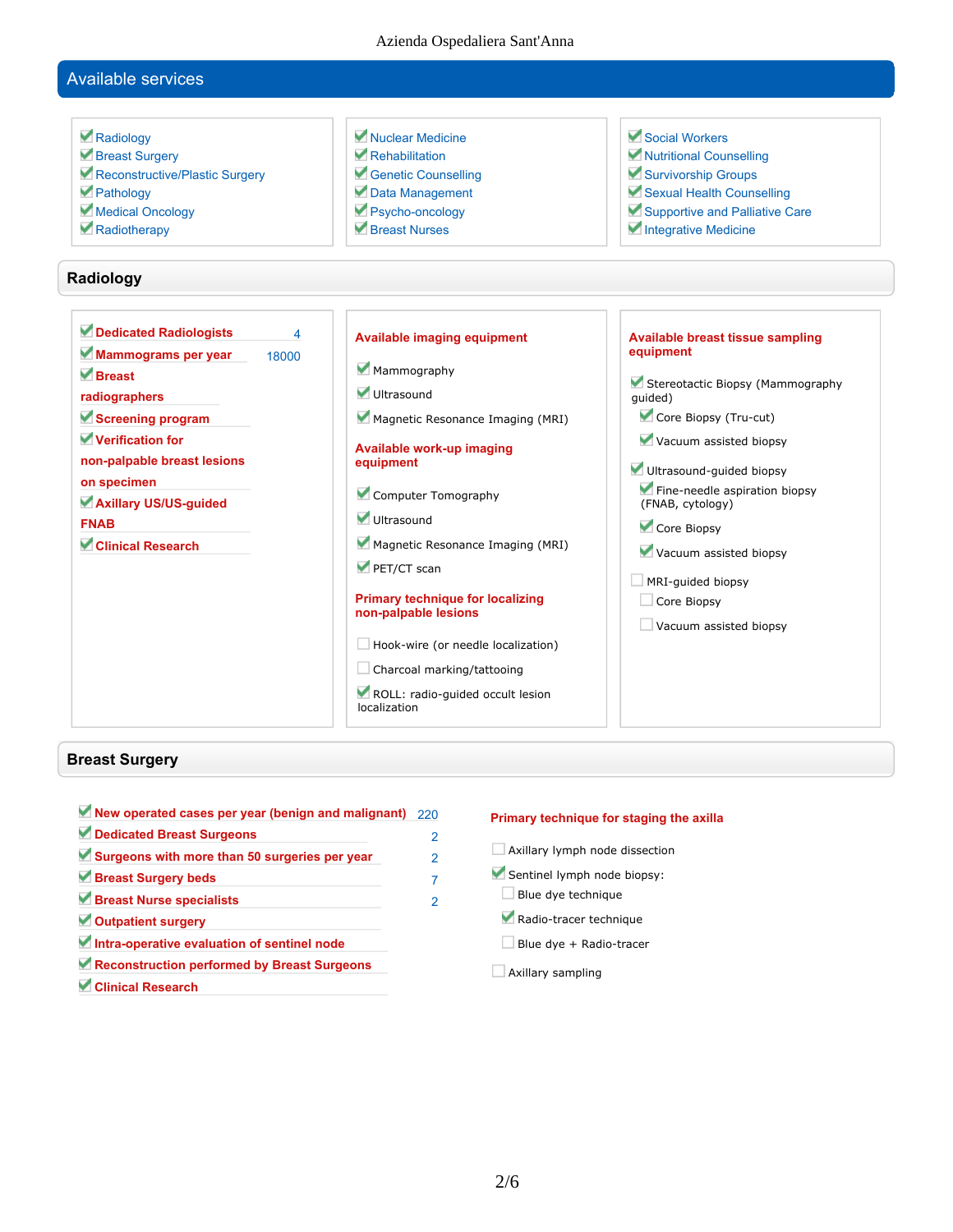| <b>Reconstructive/Plastic Surgery</b>                                 |                |                                                                   |
|-----------------------------------------------------------------------|----------------|-------------------------------------------------------------------|
| Reconstructive/Plastic surgeons<br>Immediate Reconstruction available | $\overline{2}$ | Type of breast reconstructive surgery available                   |
|                                                                       |                | Remodelling after breast-conserving surgery                       |
|                                                                       |                | Reconstruction after mastectomy:                                  |
|                                                                       |                | Two-stage reconstruction (tissue expander followed by<br>implant) |
|                                                                       |                | One-stage reconstruction                                          |
|                                                                       |                | Autogenous tissue flap                                            |
|                                                                       |                | Latissimus dorsi flap                                             |
|                                                                       |                | Transverse rectus abdominis (TRAM)                                |
|                                                                       |                | Free-flaps (free TRAM, DIEP, SIEA, gluteal, etc.)                 |
|                                                                       |                | Surgery on the contralateral breast for symmetry                  |

# **Pathology**

| Dedicated Breast Pathologists      | 3 | Other special studies available                          |
|------------------------------------|---|----------------------------------------------------------|
| <b>Available studies</b>           |   | Fluorescence in-situ Hybridization for HER-2 gene (FISH) |
| Cytology                           |   | Oncotype Dx (21-gene assay)                              |
| Haematoxylin & eosin section (H&E) |   | MammaPrint (70-gene microarray)                          |
| Surgical specimen                  |   | Prediction Analysis of Microarray 50-gene set (PAM 50)   |
| Sentinel node<br>Core biopsy       |   | Parameters included in the final pathology report        |
| Frozen section (FS)                |   | Pathology stage (pT and pN)                              |
| Surgical specimen                  |   | Tumour size (invasive component in mm)                   |
| Sentinel node                      |   | Histologic type                                          |
| Immunohistochemistry stain (IHC)   |   | Tumor grade                                              |
| Estrogen receptors                 |   | ER/PR receptor status                                    |
| Progesterone receptors             |   | HER-2/neu receptor status                                |
| $HER-2$                            |   | Peritumoural/Lymphovascular invasion                     |
| $\blacktriangleright$ Ki-67        |   | Margin status                                            |

## **Medical Oncology**

| Dedicated Breast Medical Oncologists |  |
|--------------------------------------|--|
| Outpatient systemic therapy          |  |
| <b>Clinical Research</b>             |  |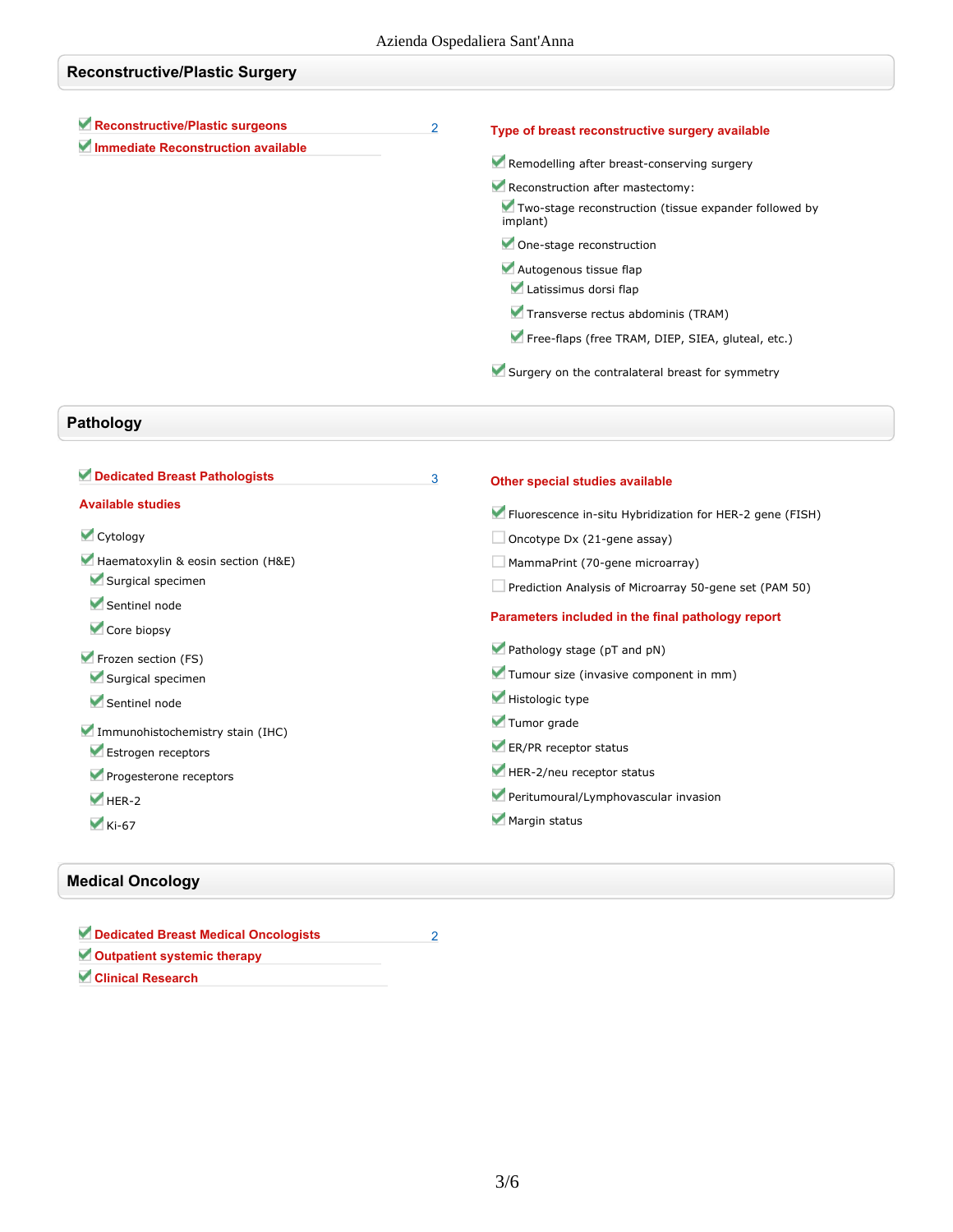## **Radiotherapy Dedicated Radiation Oncologists Clinical Research Available techniques after breast-conserving surgery (including experimental) Whole-Breast RT (WBRT)**

**Partial breast irradiation (PBI):**

**External beam PBI**

**Interstitial brachytherapy**

**Targeted brachytherapy (MammoSite, SAVI applicator, other devices)**

**Intra-operative RT (IORT)**

## **Multidisciplinary Meeting (MDM) / Tumour Board (TB)**

| <b>Regular MDM/TB for case management discussion</b> | Specialties/services participating in MDM/TB |
|------------------------------------------------------|----------------------------------------------|
| $\blacktriangledown$ Twice a week                    | Radiology                                    |
| Weekly                                               | Breast Surgery                               |
| Every two weeks                                      | Reconstructive/Plastic Surgery               |
| Other Schedule                                       | Pathology                                    |
| <b>Cases discussed at MDM/TB</b>                     | Medical Oncology                             |
|                                                      | Radiotherapy                                 |
| Preoperative cases                                   | Genetic Counselling                          |
| Postoperative cases                                  | <b>Breast Nurse Service</b>                  |
|                                                      | Psycho-oncology                              |

### **Further Services and Facilities**

#### **Nuclear Medicine**

#### **Lymphoscintigraphy**

- **Bone scan**
- **Positron Emission Tomography (PET)**
- **PET/CT scan**

#### **Rehabilitation**

- **Prosthesis service**
- **Physiotherapy**
- **Lymph-oedema treatment**

#### **Genetic Counselling**

**Specialist Providing Genetic Counselling/Risk assessment service:**

- **Dedicated Clinical Geneticist**
- **Medical Oncologist**
- **Breast Surgeon**
- **General Surgeon**
- **Gynaecologist**
- **Genetic Testing available**
- **Surveillance program for high-risk women**

#### **Data Management**

- **Database used for clinical information**
- **Data manager available**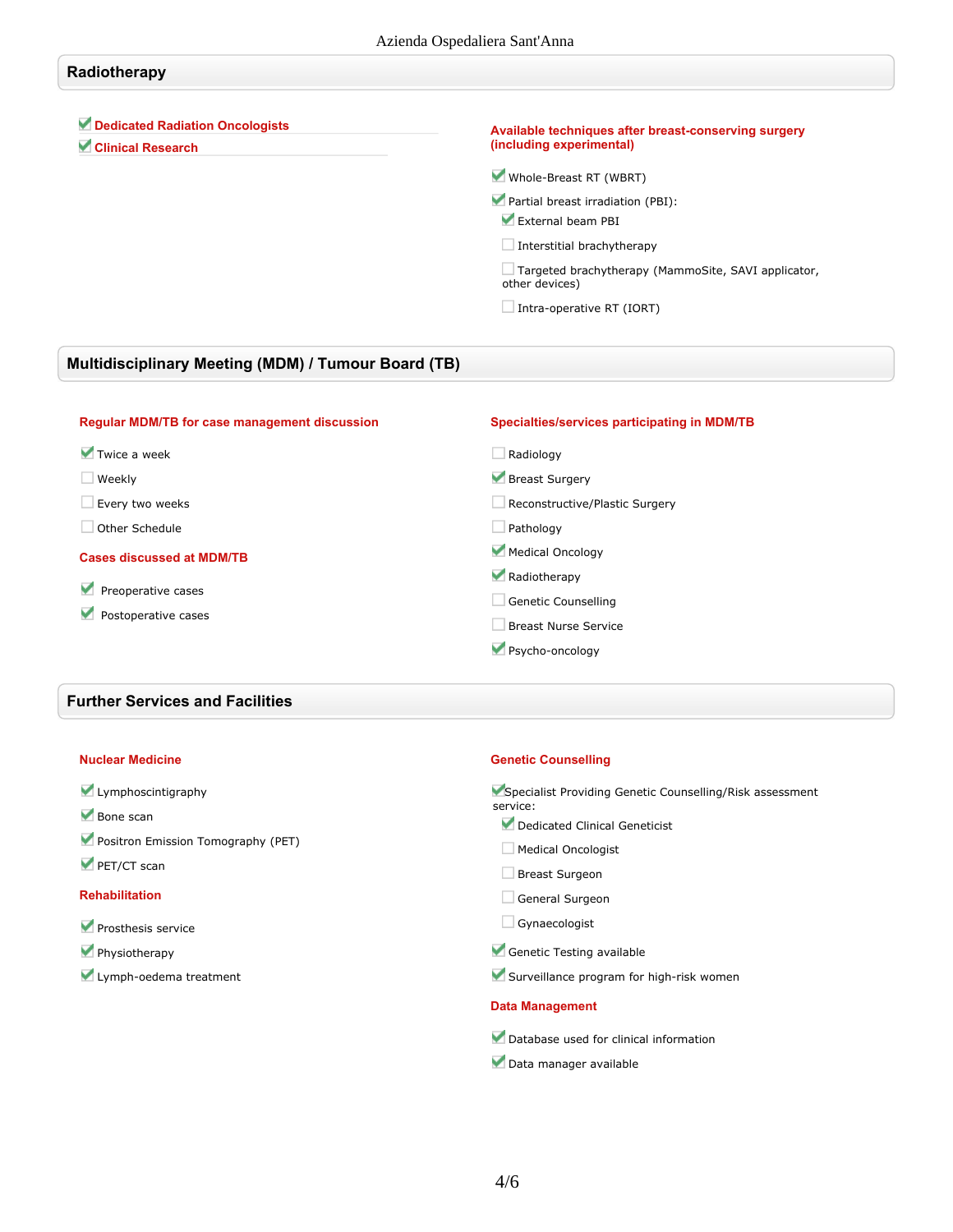| <b>Contact details</b>        |                       |                                |                 |
|-------------------------------|-----------------------|--------------------------------|-----------------|
| <b>Clinical Director</b>      |                       |                                |                 |
| <b>Aldo Battaini</b>          | <b>Breast Surgeon</b> | aldo.battaini@hsacomo.org      | +39 347 6721897 |
| Radiology                     |                       |                                |                 |
| <b>Chiara Ostinelli</b>       | Resident              | chiara.ostinelli@hsacomo.org   | +390315859236   |
| <b>Breast Surgery</b>         |                       |                                |                 |
| <b>Aldo Battaini</b>          | Staff Surgeon         | aldo.battaini@hsacomo.org      | +39 347 6721897 |
| <b>Reconstructive Surgery</b> |                       |                                |                 |
| Anna Scevola                  | Resident              | anna.scevola@hsacomo.org       | +390315859652   |
| <b>Pathology</b>              |                       |                                |                 |
| <b>Bruno Piatti</b>           | Resident              | bruno.piatti@hsacomo.org       | +390315859000   |
| <b>Medical Oncology</b>       |                       |                                |                 |
| Monica Giordano               | Head of Oncology Dpt. | monica.giordano@hsacomo.org    | +390315859368   |
| Radiotherapy                  |                       |                                |                 |
| Luciano Scandolaro            | Resident              | luciano.scandolaro@hsacomo.org | +390315859250   |